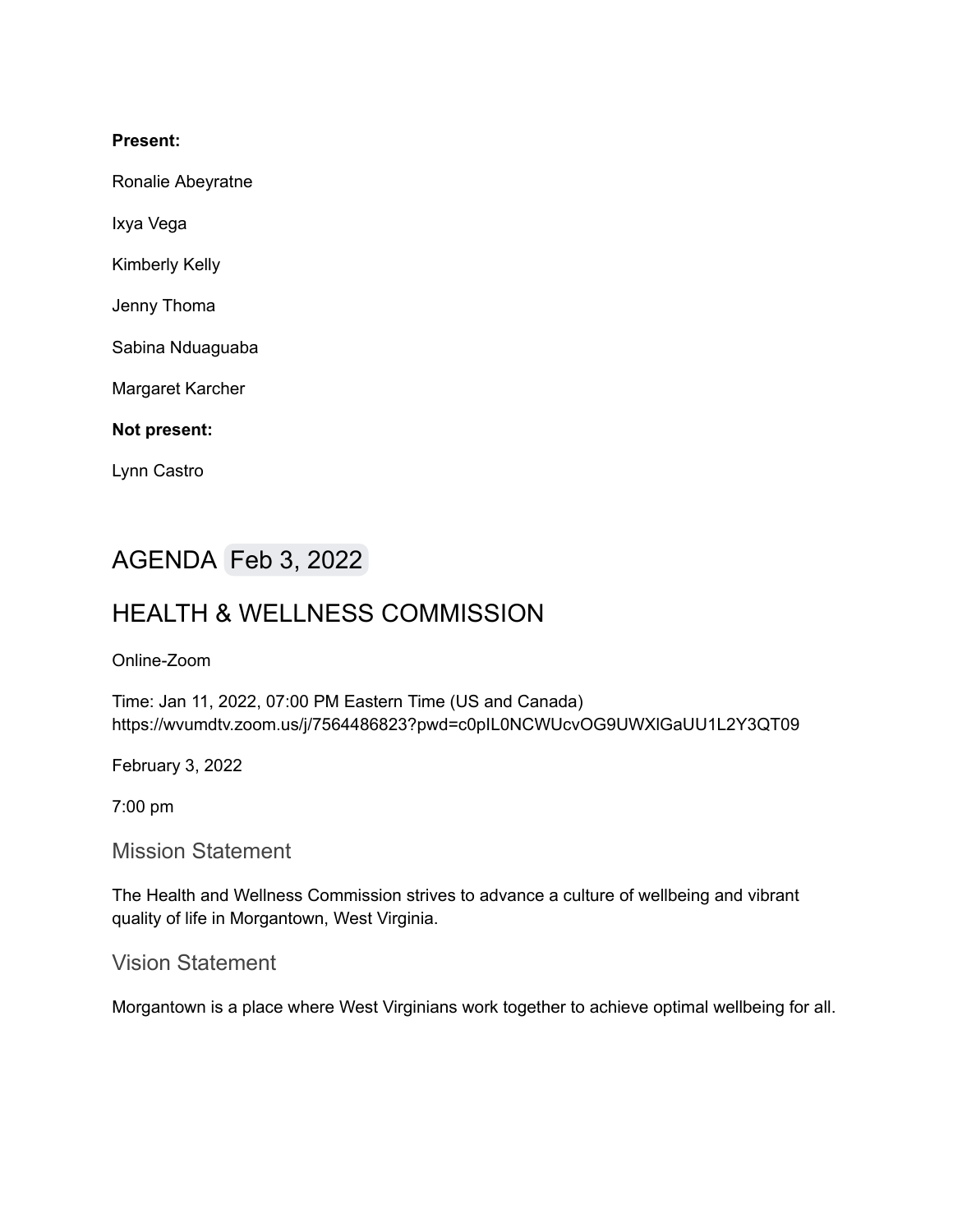# 1. CALL TO ORDER

- $-7.05$  PM
- Introductions

## 2. APPROVE MINUTES:

January 11th, 2022 minutes

## 3. REPORT ON CITY COUNCIL DISCUSSIONS

## 4. COMMITTEE MEMBER REPORTS ON CURRENT EVENTS

#### COVID CLINIC

- A stockpile of vaccines and they did the planning for mass vaccinations clinic and a list of people on stand by

### 5. FOLLOW-UP ITEMS:

A. Survey

- Not everyone is following our pages but they are on the other pages like the greater Morgantown forum gives more views and interactions
- Masters is in Research methodology and
- Maybe do one very strategic survey for the city because things have strategically changed and made it good enough where we could do one every couple of years instead of every year
	- Do them when things strategically change
- Kim will work with her students on a basic survey that will help us narrow down some items to focus on
- B. Policy from the state legislature
	- Making vaccinations accessible to folks no matter what their citizenship status is
		- Opening code of public health that the state abides by. This year folks are more worried about it. In WV we have a certain amount of vaccines that you need to have for public health
	- No standardized training and de-credentialing